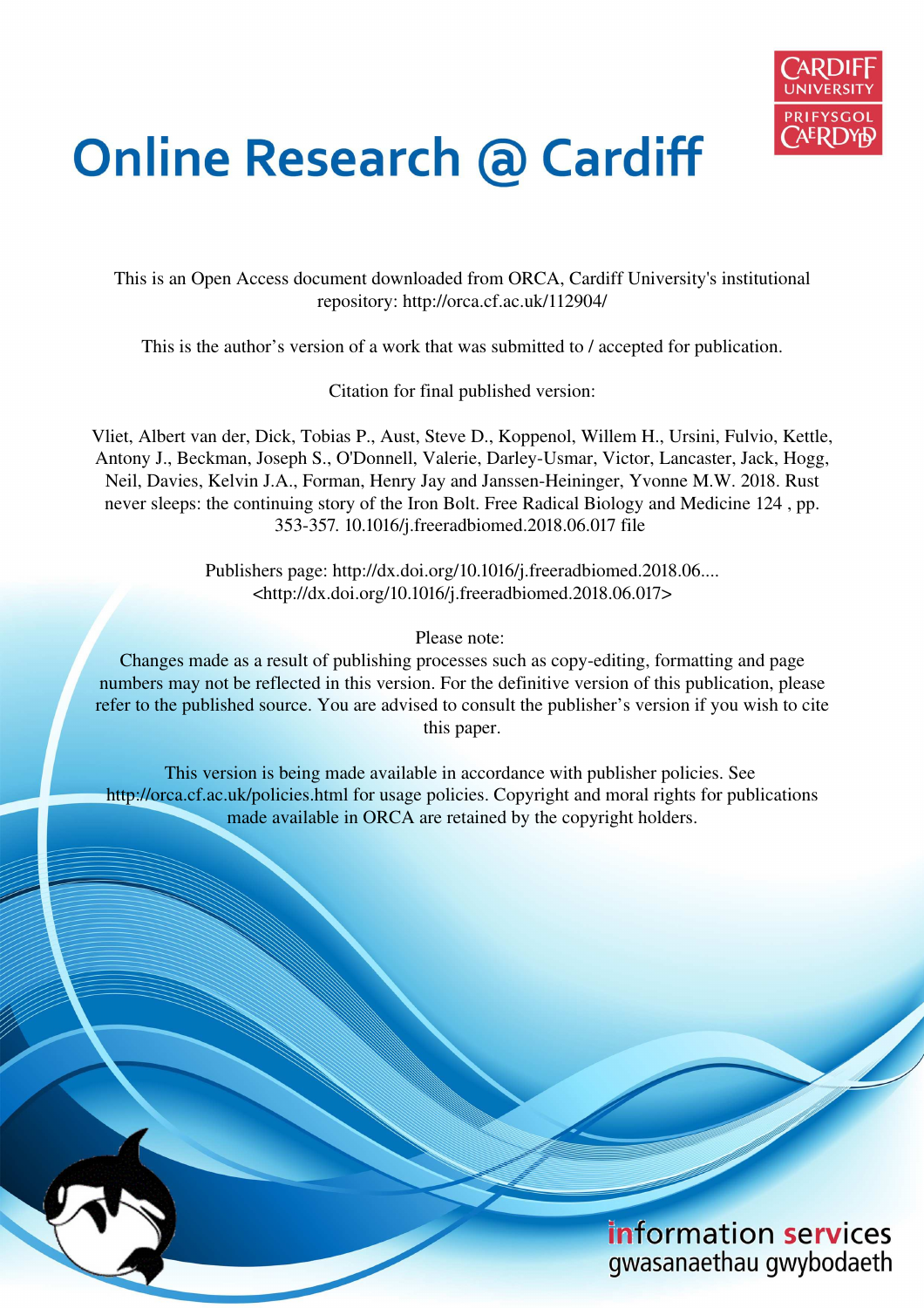## SPECIAL FEATURE

# **Rust never sleeps<sup>1</sup> : The continuing story of the Iron Bolt**

Albert van der Vliet, Department of Pathology and Laboratory Medicine, College of Medicine, University of Vermont, Burlington, VT, USA

Tobias P. Dick, Division of Redox Regulation, German Cancer Research Center, Heidelberg, Germany

Steve D. Aust, Department of Chemistry and Biochemistry, University of Utah, Logan, UT, USA

Willem H. Koppenol, Braunwald, Switzerland

Fulvio Ursini, Department of Molecular Medicine, University of Padova, Padova, Italy

Antony J. Kettle, Department of Pathology, University of Otago, Christchurch, New Zealand

Joseph S. Beckman, Linus Pauling Institute, Environmental Health Sciences Center, Oregon State University, Corvallis, OR, USA

Valerie O'Donnell, Systems Immunity Research Institute, Cardiff University, Cardiff, UK

Victor Darley-Usmar, Center for Free Radical Biology, Department of Pathology, University of Alabama at Birmingham, Birmingham, AL, USA

Jack Lancaster Jr., Department of Pharmacology and Chemical Biology, University of Pittsburgh, Pittsburgh, PA, USA

Neil Hogg, Department of Biophysics and Redox Biology Program, Medical College of Wisconsin, Milwaukee, WI, USA

Kelvin J.A. Davies, Andrus Gerontology Center of the Leonard Davis School of Gerontology, Department of Biological Sciences, University of Southern California, Los Angeles, CA, USA

Henry Jay Forman, Andrus Gerontology Center of the Leonard Davis School of Gerontology, University of Southern California, Los Angeles, CA, USA

Yvonne M.W. Janssen-Heininger, Department of Pathology and Laboratory Medicine, College of Medicine, University of Vermont, Burlington, VT, USA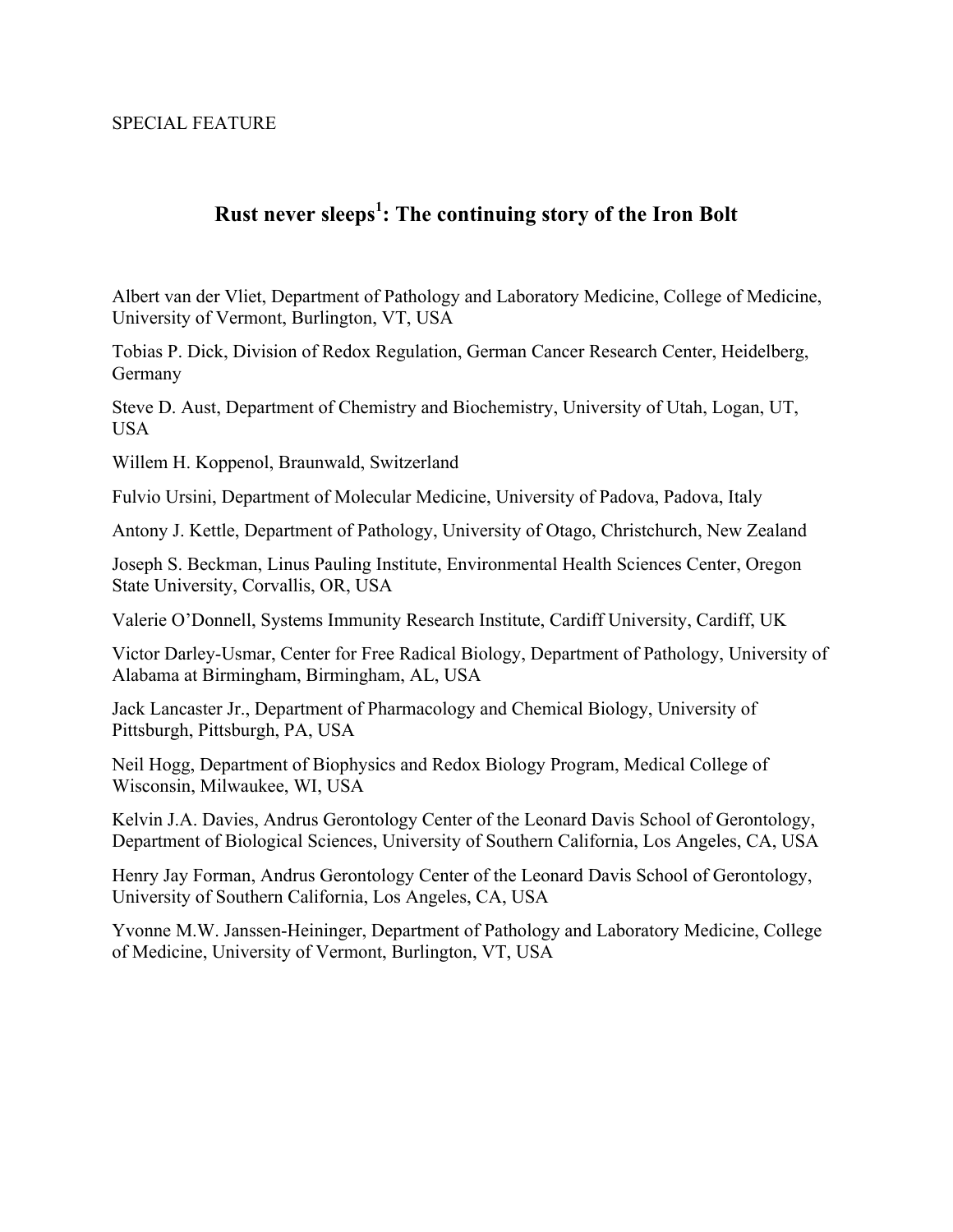**Abstract** - Since 1981, Gordon Research Conferences have been held on the topic of Oxygen Radicals on a biennial basis, to highlight and discuss the latest cutting edge research in this area. Since the first meeting, one special feature of this conference has been the awarding of the so-called Iron Bolt, an award that started in jest but has gained increasing reputation over the years. Since no written documentation exists for this Iron Bolt award, this perspective serves to overview the history of this unusual award, and highlights various experiences of previous winners of this "prestigious" award and other interesting anecdotes.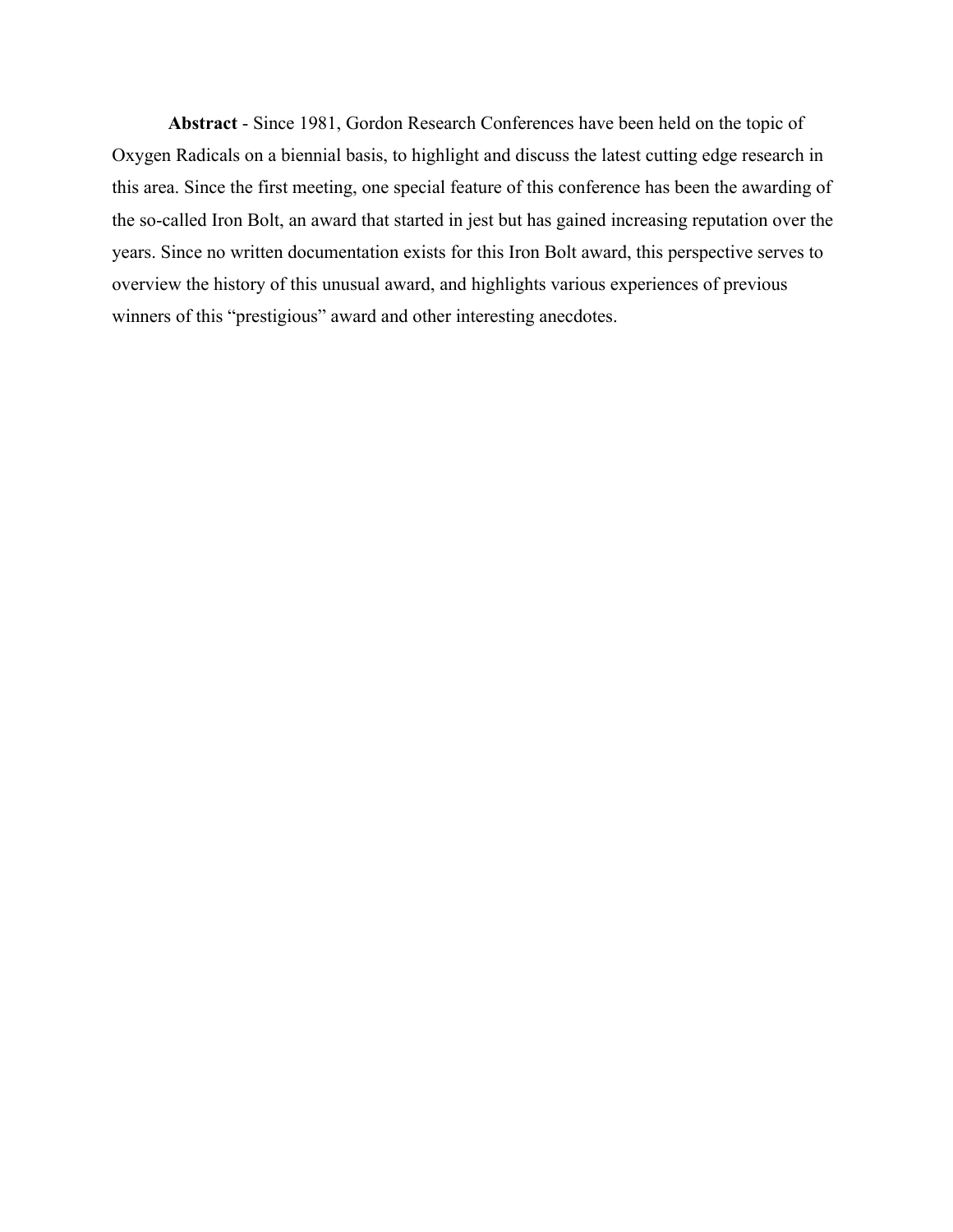#### **1. Introduction**

The field of free radical biology gained rapidly increasing interest in the 1970's and 1980's, which led to the organization of the first Gordon Research Conference on Oxygen Radicals in Biology and Medicine in 1981, which has since then continued on a biennial basis until today, and all meetings up until today have been held in Ventura, California. Form the beginning, one special feature of this meeting has been the awarding of the so-called Iron Bolt award<sup>2</sup>, which originated as a tongue-in-cheek gesture between fellow scientists but has gained substantial prestige over the years and has accumulated a storied history. As of 2018, twenty (!) different people have received the award, and a perusal of the list of previous awardees (Table 1) will show many names of leading and pioneering scientists that have made major contributions the field. Nevertheless, the Iron Bolt award is not well known outside the GRC community, and still largely has a folklore status, and no official documentation exists for this award. We therefore wish to provide a historic overview of the Iron Bolt award, its genesis and award criteria, as well as some interesting rumors and anecdotes regarding the Iron Bolt award, in the hope of giving some more notoriety to this award. We sought the input of previous awardees with respect to their personal experiences with the award, and to hopefully dispel some existing myths and rumors that have been circulating. Unfortunately, we were not able to contact every single awardee and did not receive replies from some people (perhaps because of some embarrassment?), but many others have viewed this as a proud achievement and actually include it on their CV's.

#### **2. The history**

The story begins at the first GRC on Oxygen Radicals in Biology and Medicine, which was held in Ventura on January 12-16, 1981, and was chaired by Norman Krinsky, a former Professor of Biochemistry at Tufts University School of Medicine (Fig. 1 and Table II). According to accounts of several participants of this inaugural conference, several meeting participants, which included Lester Packer, William Pryor, Henry Forman, and some others, were walking on the beach near Ventura Pier (Fig. 2, top) during one of the afternoon breaks, and stumbled on an old rusty iron bolt that was laying in the sand near the pier. Documented history about Ventura Pier indicates that it was built originally in 1872 and is one of California's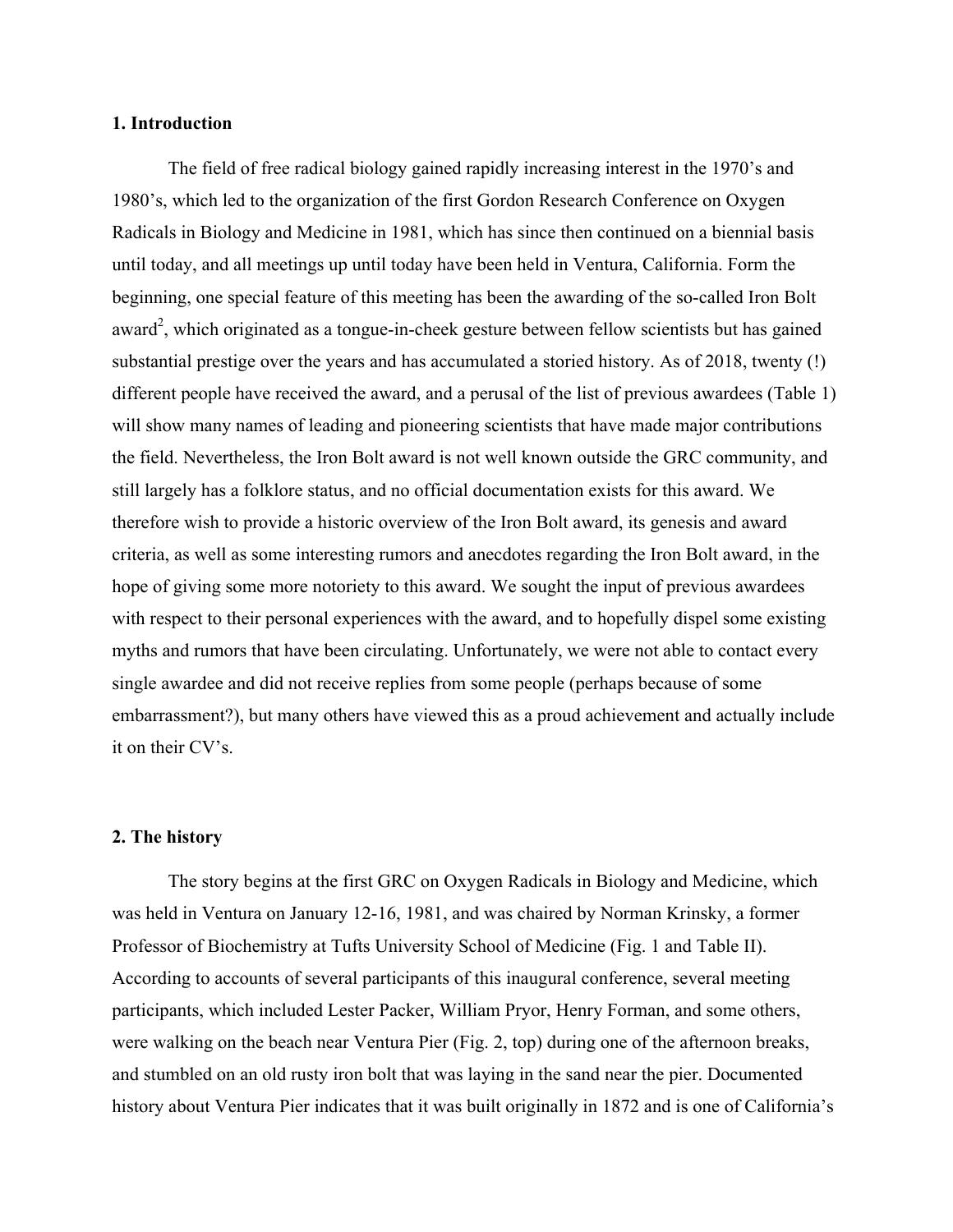oldest wooden piers, and that it has been burned or destroyed by storms a number of times over its lifetime, and has thus been rebuilt on several occasions. The conferees assumed that the found bolt must have fallen off the pier during one of such events and eventually washed up on the beach. Since iron is well-known to be oxidized (i.e. rust) and can contribute to free radical chemistry, it should be no surprise that the topic of iron came up repeatedly during the conference. Indeed, Steve Aust, a Professor of Chemistry and Biochemistry at Utah State University, brought up the topic of iron repeatedly during this conference. He recalls it this way: "*In the early days of the Gordon Research Conferences on Oxygen Radicals in Biology and Medicine, many chemicals were thought to autoxidize, everything from NADPH to epinephrine. I would stand up at almost every meeting and say, "no they are reductants of iron and the ferrous iron would autoxidize"*. Because of his persistent (and somewhat annoying!) inquiries about the role of iron and its redox state, the idea was raised by Lester Packer and Bill Pryor (and perhaps some others) that this iron bolt should be presented as an "award" to Steve, in jest and also to provide some comic relief after the intense discussions of divergent opinions during the conference. In awarding the bolt, Steve was instructed to mount the bolt on a plaque and return to the next GRC to present it to another deserving conferee, so this would become a recurring event at every meeting. Steve followed suit, and upon returning home he mounted the bolt on a piece of wood after just having cut down a walnut tree on his farm in Michigan. He fastened it with copper brackets (to also highlight the importance of copper in free radical biology) and also added brass plates with the conference and award title and his name as the 1981 awardee. And thus, the Iron Bolt Award was born!

#### **3. How does one win the Iron Bolt?**

The Iron Bolt award is clearly a bit unusual. No formal guidelines or rules exist for this award, because the award originated as a kind of joke rather than an official award, and was not intended to be based on scientific merit. There is no award committee, and instead it is the sole responsibility of the incumbent awardee to return to the next conference to select the next awardee on his/her own authority. Advice can be sought from past awardees or can be provided by attendees, but this typically is ignored. The incumbent awardee has full discretion with respect to selection criteria, which typically include: persistence in defending a position,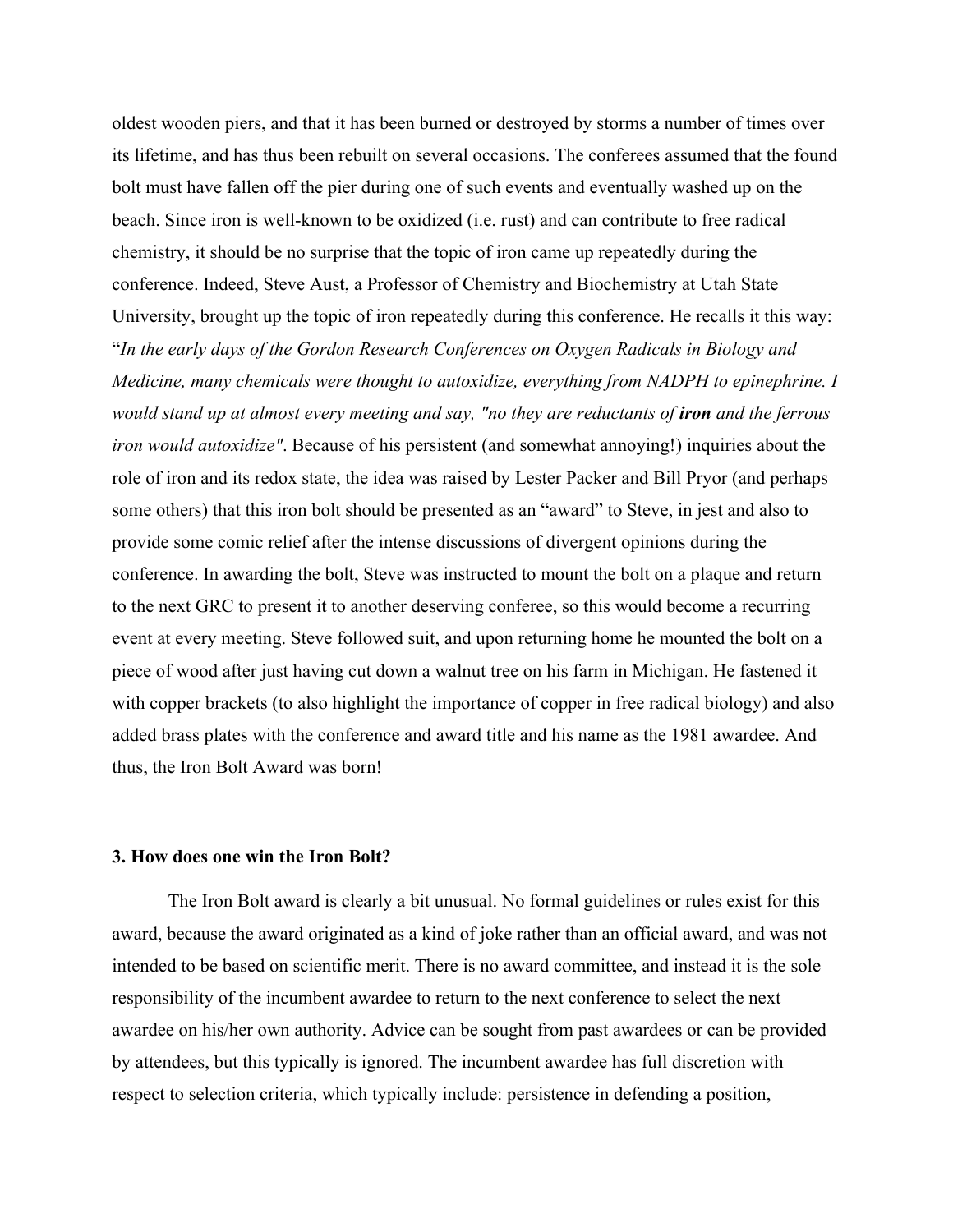provocative ideas, or otherwise brilliant, insightful, or inappropriate remarks (as a play on words, the award has sometimes also been referred to as **Iron Bold**), and other criteria listed in Table III. Victor Darley-Usmar, who won the award in 2006, favors the idea that the award should be given for someone's*"slavish devotion to an idea that is clearly wrong!"* In any case, the only agreed upon rules were that the award should not be given to scientists who actively and deliberately solicit for the award during the meeting, and cannot be given to previous awardees. Originally, the award was presented during the closing banquet in a special "ceremony", but at more recent meetings the tradition has been to have a "formal" presentation by the current holder after the final session of the conference, allowing him/her to present a slideshow with some historical perspective. Another interesting feature of the award is that, since the award decision can be postponed until the last minute, and the prospective awardee needs to be present at the time of award, his or her name is actually not on the plaque. Each awardee is expected to add his/her own name to the plaque, and is also allowed to add other changes to the award as long as none of the original features are removed (although the latter is not a formal rule either).

#### **4. Experiences with the Iron Bolt**

Given this interesting background, it should be no surprise that many interesting stories exist about the Iron Bolt. One of the most common stories are related to concerns about getting the bolt through airport security, especially when carried as hand luggage, and many past winners recounted curious looks from security offers during their travels and questions about the purpose of this iron bolt mounted on a piece of wood. The origin of the bolt has also been questioned, and some previous awardees have even consulted archeologists in the hope of learning it might have come from a shipwreck. Alas, the real story is less interesting: it clearly came from the Ventura Pier, and many similar bolts can still be seen within the pier today. Another circulating rumor has been that the current bolt on the plaque is actually not the original one found at the first meeting, because one of the early awardees was not able to get the bolt across airport security and a replacement bolt had to be obtained. Wim Koppenol, who was in fact the second awardee in 1983, has claimed responsibility for this rumor and sets the record straight: *"That is a myth. The bolt is the original bolt. The origin of this story may be the following. In 1983, after getting the bolt, my flight from LA was delayed for 48 hours due to a*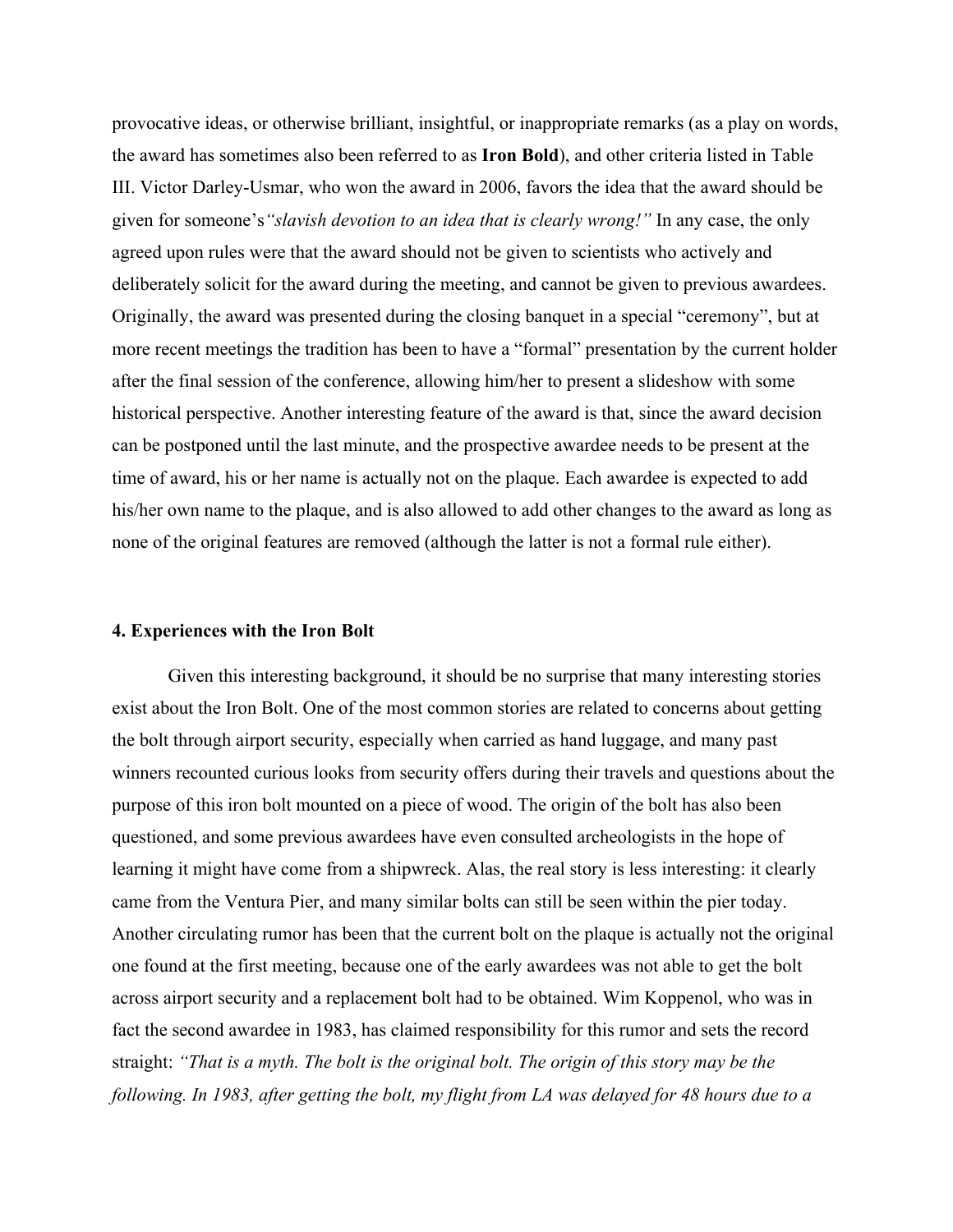*snowstorm in Baltimore. However, I went through security two times carrying the mounted bolt in a strong paper bag as hand luggage, to be told that the flight was delayed. Then there was the third time, when we finally left. I did get strange looks from the security people every time, especially when I explained that it was an award. However, the bolt was not confiscated. I told the story, a bit exaggerated, when I passed on the bolt"*. Many colleagues recall that Wim had the habit of repeatedly getting up during or after lectures, stating that certain proposed redoxbased reactions are thermodynamically impossible, in his characteristic commanding style, which was the primary the reason why he won the Bolt at the 1983 meeting. In 1985, Wim passed on the award to Edmund Copeland, who at the time was working at NIH and was instrumental for helping fund the conference. Since no clearly deserving statements were uttered at the conference, Wim chose to award Ed for his essential contributions to this GRC. The award was given to John Eaton at the next conference, and although it is not clear why, those who know John know that he could be quite a prankster! During this time, John struck up a friendship with Simon Wolff, who was awarded the Bolt at the next meeting in 1989. Unfortunately, Simon passed away unexpectedly in 1995, and an obituary published in the journal Free Radical Research (in Vol. 24, 1996), written by John and Nick Hunt recounts an interesting exchange regarding John Eaton's hypothesis that the lens is protected from oxidative free radical chemistry because – in his words – *"the lens is canned"*. In response, Simon was noted as saying that *"that is the stupidest thing I've ever heard"*, clearly an award-worthy statement!

In 2000, the award was given to Tony Kettle, from the Center of Free Radical Research at the University of Otago in New Zealand, for demonstrating the extreme oxidizing potential of hypochlorous acid. He claimed that hypochlorous acid is so powerful that it can actually dissolve bacon – and without the need for iron! - and supported his thesis by conducting an actual experiment during his presentation, which required him to leave the room to get some bacon and household bleach from the hotel kitchen. Every member in the audience, bar one, was instantaneously convinced by this real-time experiment! The lone dissenter, the inimitable Skip Smith, argued in his typical style that the bacon dissolved because of saponification, not the oxidizing capacity of bleach. Tony retorted that you should never let science get in the way of a good story! During the closing banquet at the next GRC in 2002, Tony in fact repeated this experiment, with similar results and again to hilarious effect! He then presented the award to Joe Beckman, at the Linus Pauling Institute in Corvallis, OR, for pointing out the importance of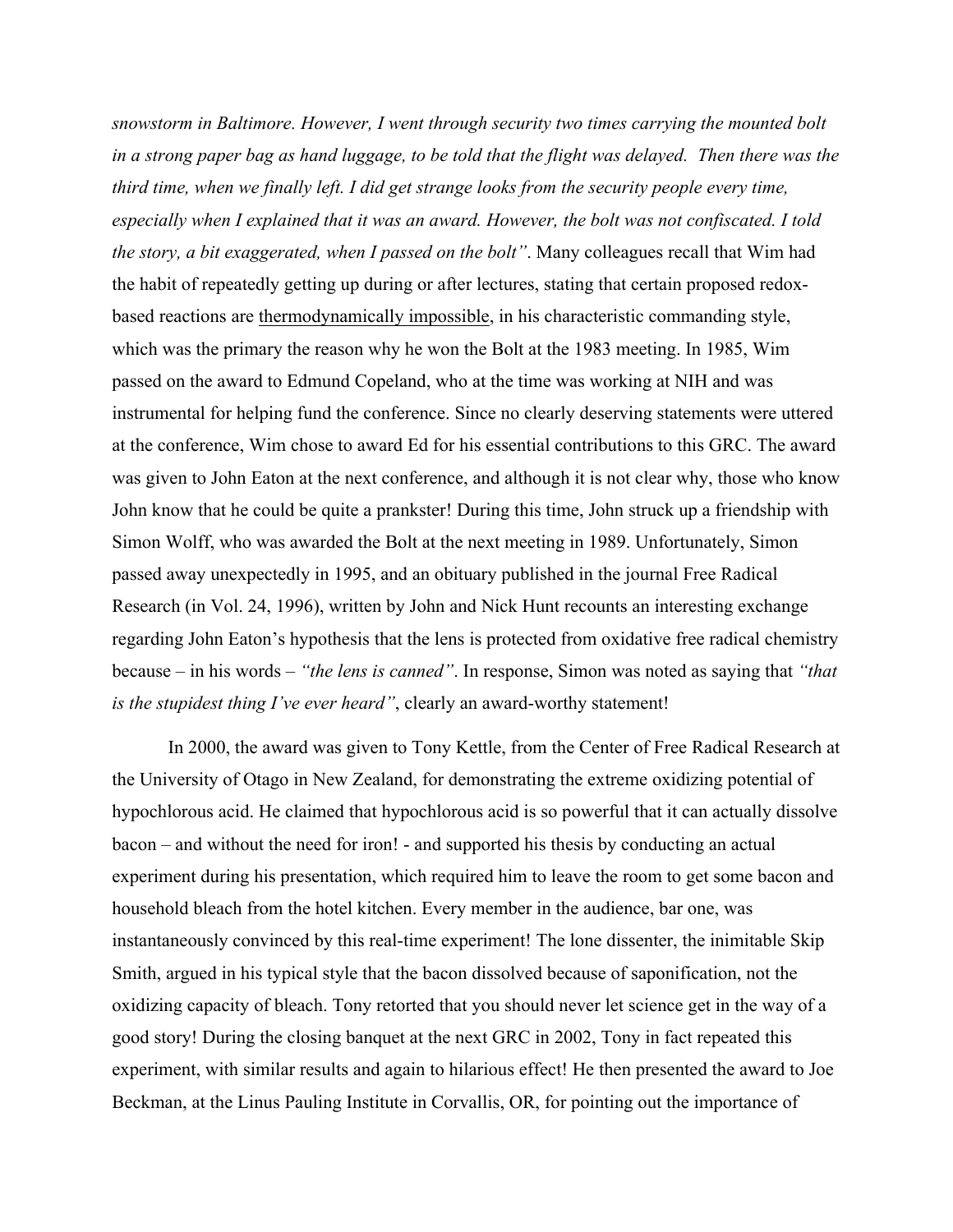peroxynitrite for inducing hydroxyl radical-like chemistry independent of iron and stating that *"the role of iron in free radical biology should be a tiny screw rather than an iron bolt"*.

#### **5. Rules are made to be broken**

The reasons for awarding the Bolt were not always related to controversial scientific statements. In fact, Valerie O'Donnell was given the award in 2004 because she deliberately made Joe Beckman walk back and forth with the microphone during the question portion in a session that they co-chaired, making Joe *"feel old"*. In turn, Valerie choose to bend the rules again at the next meeting, by giving it to Victor Darley-Usmar for canvassing, even though it was against the initially stated rules. Victor then presented the bolt at the next meeting to Jon Lundberg, simply for being amused by his experiments involving chewing spinach and spitting in tubes to proof the importance of oral nitrate reductase activity. In 2012, Jack Lancaster also broke with an initial rule, by awarding the bolt to Wim Koppenol for a second time! At the next conference, Wim gave the award to Neil Hogg, for stating that Wim - despite being a double boltee<sup>3</sup>! - had still misunderstood part of his lecture. Wim of course claimed that this is *thermodynamically impossible*! Two years later, Neil passed on the award to Tobias Dick, for answering a question about the possible role of nitric oxide in his research by stating that they *"simply ignore NO in their research, otherwise things would become too complicated"*. For deliberately ignoring NO, Neil concluded that Tobias fully deserved the bolt. So, it is clear from these stories, and from other considerations listed in Tables IV and V, that there really are no clear criteria or rules! However, it also apparent that the award is typically given to people with strong credentials in the field, and therefore is really viewed by many as a badge of honor! In fact, when Wim Koppenol retired from ETH in 2014, the president organized a retirement dinner for all faculty that were leaving that semester, and recalled everyone's career accomplishments including the fact that Wim was awarded the Iron Bolt in 1983, realizing soon thereafter that he actually got it twice.

### **6. It's not all about iron!**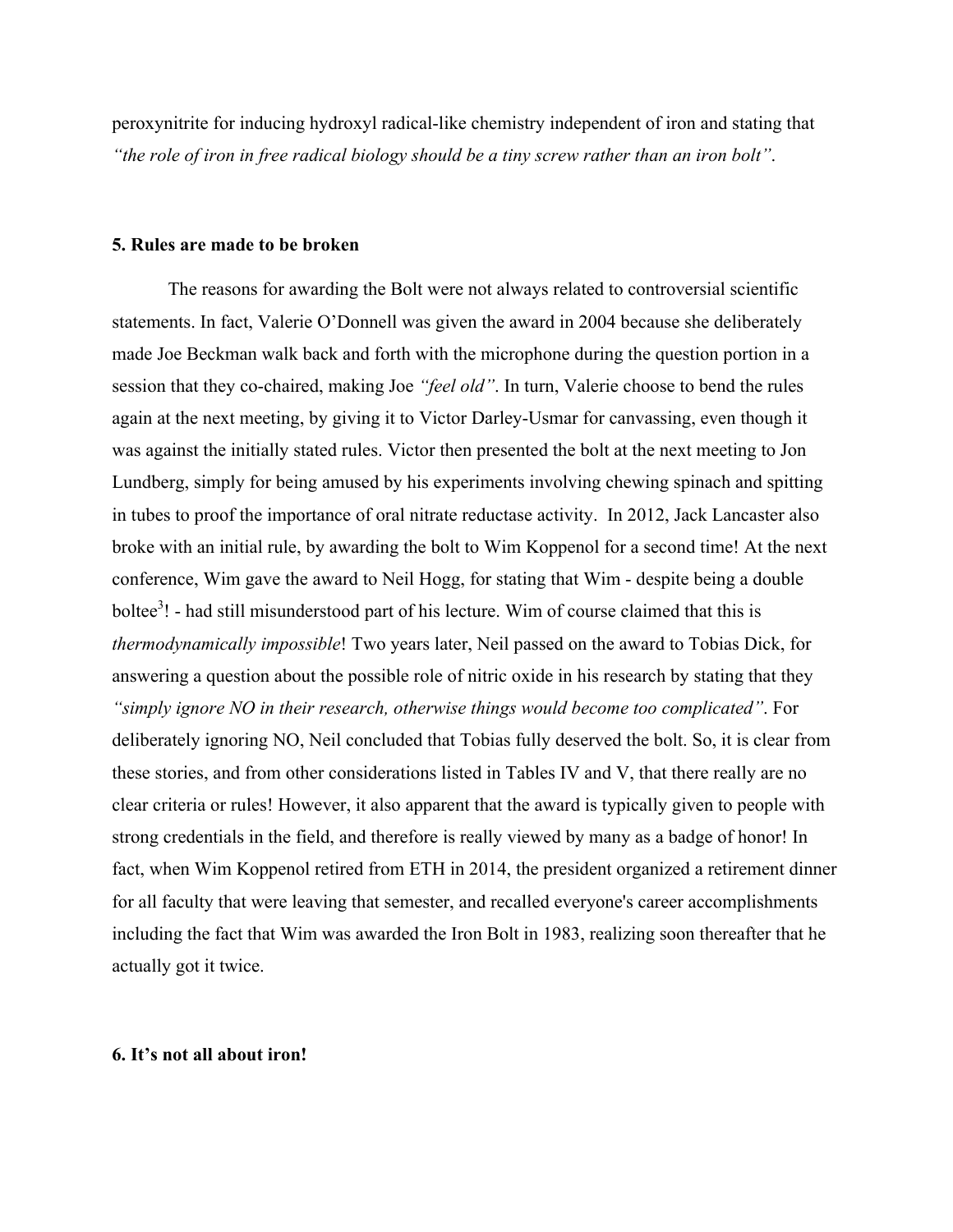Over the years, the wooden plaque with the Iron Bolt has undergone several modifications, in addition to the continued addition of brass name plates of new awardees over the years, which are gradually filling up the plaque (see Fig. 2). Gideon Czapski, a physical chemist from Hebrew University of Jerusalem, was offered the award in 1990 and decided to decorate the iron bolt by wrapping it in copper foil, to emphasize the importance of copper in addition to iron. The increasing focus on nitric oxide in free radical biology in subsequent years was commemorated by the attachment of a vial containing yellow salt (reflecting peroxynitrite) to the plaque (see Fig. 2). Because of his seminal work on peroxynitrite, Joe Beckman was often suspected to have done this, but a picture of the plaque shared by Victor Darley-Usmar in 2008 (i.e. well after Joe was in possession of the bolt between 2002 and 2004) still show this vial missing from the plaque. The culprit must have been a more recent winner, and after inquiring with subsequent awardees, we finally learned that Wim Koppenol – him again! – had obtained some irradiated cesium nitrate salt (from his colleague Scott Bohle) and decided to put it in a vial on the plaque after he won the bolt again in 2012. As Wim stated, irradiation of this salt converts a tiny fraction of it to peroxynitrite (thus giving it the yellow color), which *"is almost eternally stable as long as you keep it away from sunlight"*. Such an explanation is not very useful in avoid airport security concerns, and this issue is therefore best avoided this issue. In fact, some have explained that the vial simply contains fine sand. According to some, sticking the bolt in your checked luggage seems a safe option as well.

This brings us to today, and the 2018 meeting was just held in February, during which Tobias chose to again break with tradition. Perhaps troubled by the lack of clearly deserving statements during this last meeting (at least during the sessions!), he chose to award the bolt to 2 people instead of one, reasoning that *"this GRC has 2 chairs and 2 vice chairs, so why not 2 iron boltees?"* The logistical problem of having 2 people share one award was avoided by awarding 2 scientists at the same institution, preferably with offices adjacent to each other! Tobias probably didn't realize that this still left a number of eligible candidates present at the conference, and there was still some notable anticipation throughout the in the room when the final "winners" were announced. In any case, award was handed to Yvonne Janssen-Heininger and Albert van der Vliet, both at the University of Vermont, even though neither of them recall having said anything notably controversial or witty. Perhaps they received this "honor" because, like Tobias, they also tend to ignore NO in their recent research efforts, or because they both asked a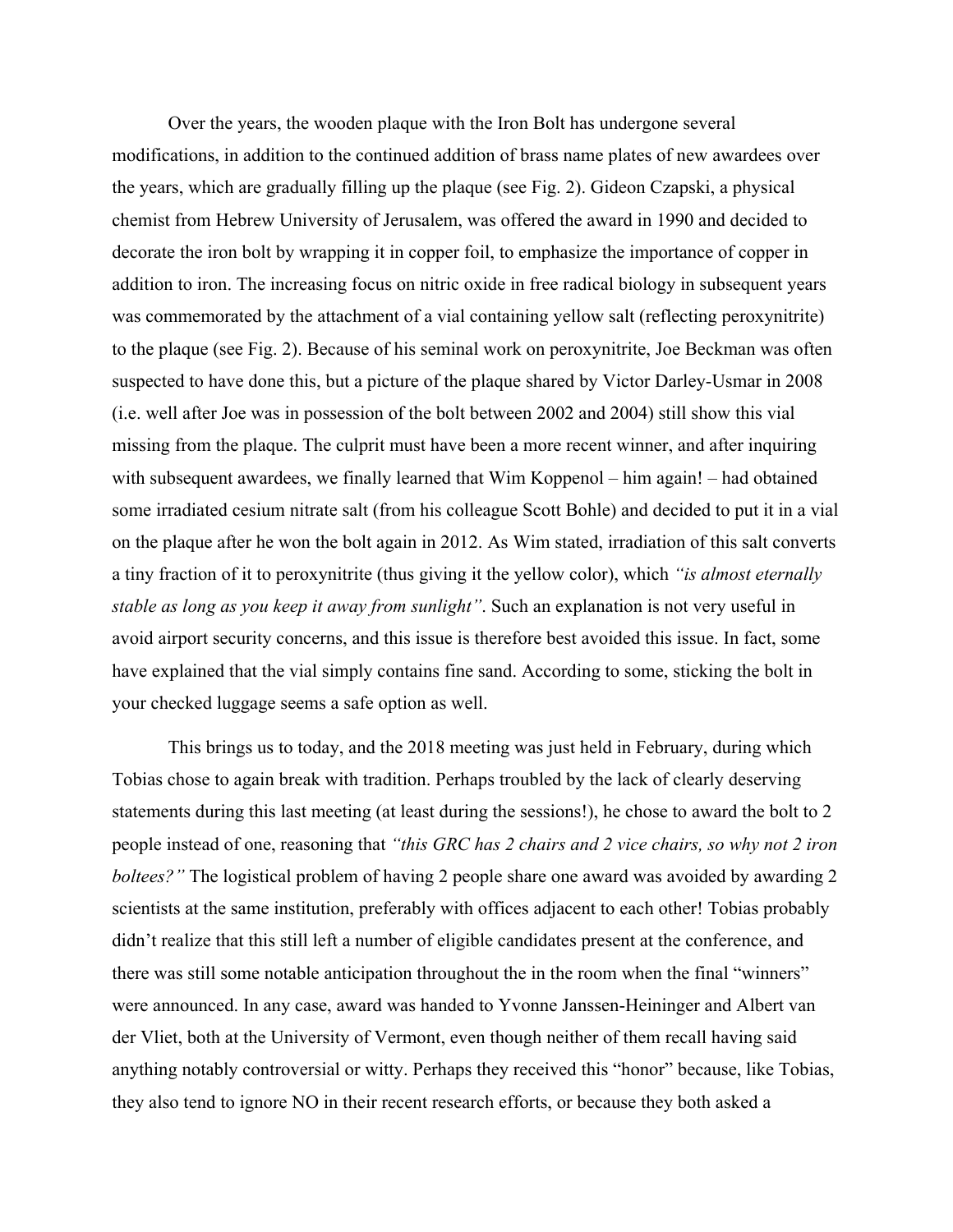substantial number of questions throughout the conference, clearly outcompeting most other potential contestants. Tobias' lips are sealed, so we may never know!

#### **7. Towards the future**

We hope that this article will give the reader a good perspective regarding the significance and history of this increasingly prestigious Iron Bolt award, and clears up some of the circulating myths around this award. Some mysteries nonetheless remain, as some attempts to seek input from fellow boltees were met with evasive remarks. As stated earlier, one reason for this historic perspective is to enhance visibility of this award. In fact, Tobias has actually attempted to create a Wikipedia page about the Iron Bolt, only to find his stub being rejected for apparent lack of general novelty or interest. In awarding us, he charged us with following up on this effort, and this perspective should hopefully help achieve this. Clearly, our research field is filled with colorful personalities and strong opinions, and a simple perusal of the awardees names and dates in Table 1 also gives a good sense of how the research field itself has evolved over the years. We therefore fully expect the Iron Bolt to be a coveted award in the future, for as long as the Oxygen Radicals GRC will continue to be held. Space is quickly running out on the plaque for addition of future awardee names, so it will take some creative mind(s) to come up with solutions for this problem over the next years. It will certainly be interesting to witness the further evolution of the Iron Bolt in future years.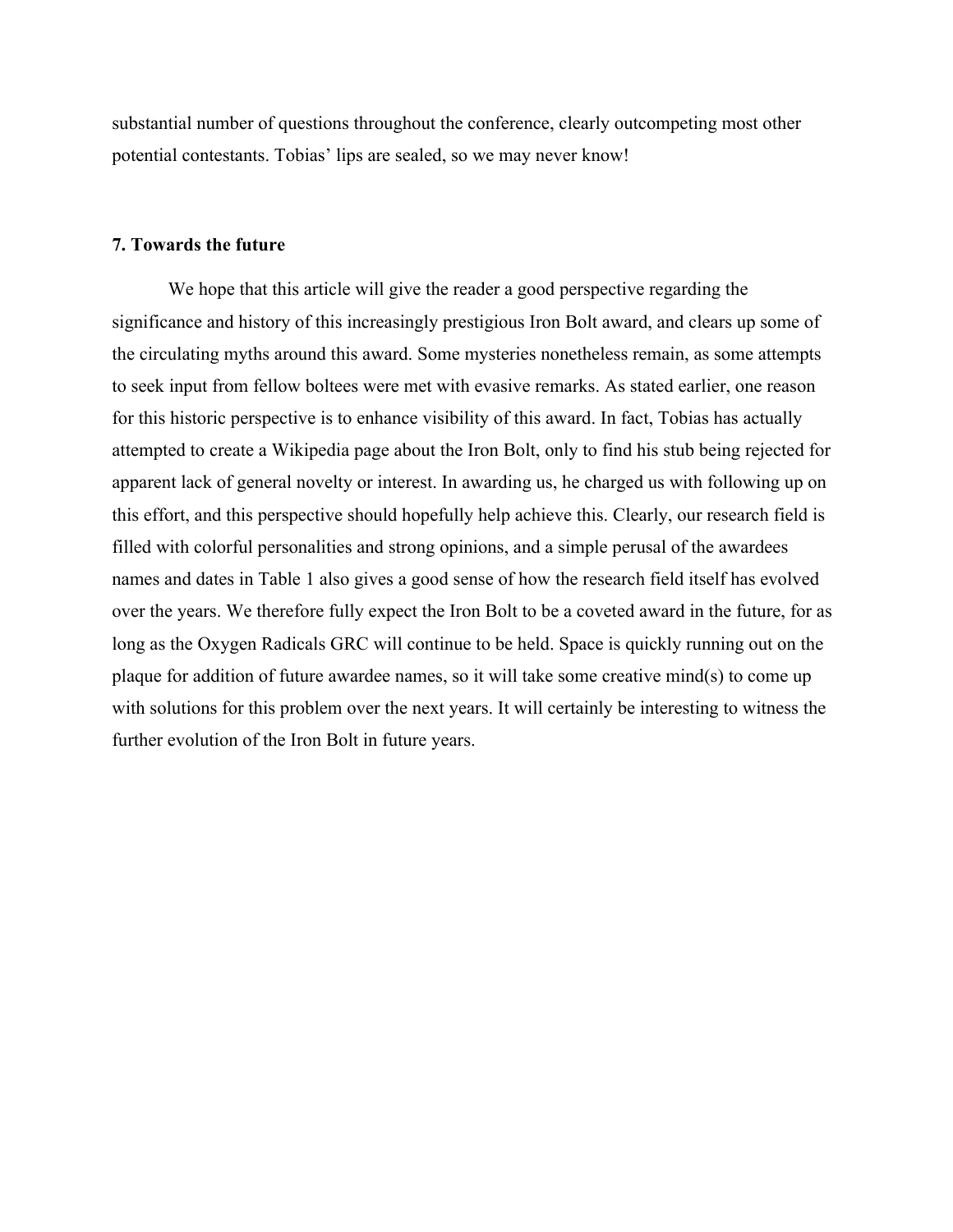## Footnotes:

1: This phrase originated as the title of a live album by Canadian singer-songwriter Neil Young, and supposedly elutes to his desire to avoid complacency and continue innovating. It certainly also applies to the research field of biological oxidation, which continues to evolve.

2: Coveted award given bi-annually at the Gordon Conference for Oxygen Radicals to one or more attendees of the conference for either notable comments, behavior, or other circumstances.

3: Insider name for former or current Iron Bolt Award winners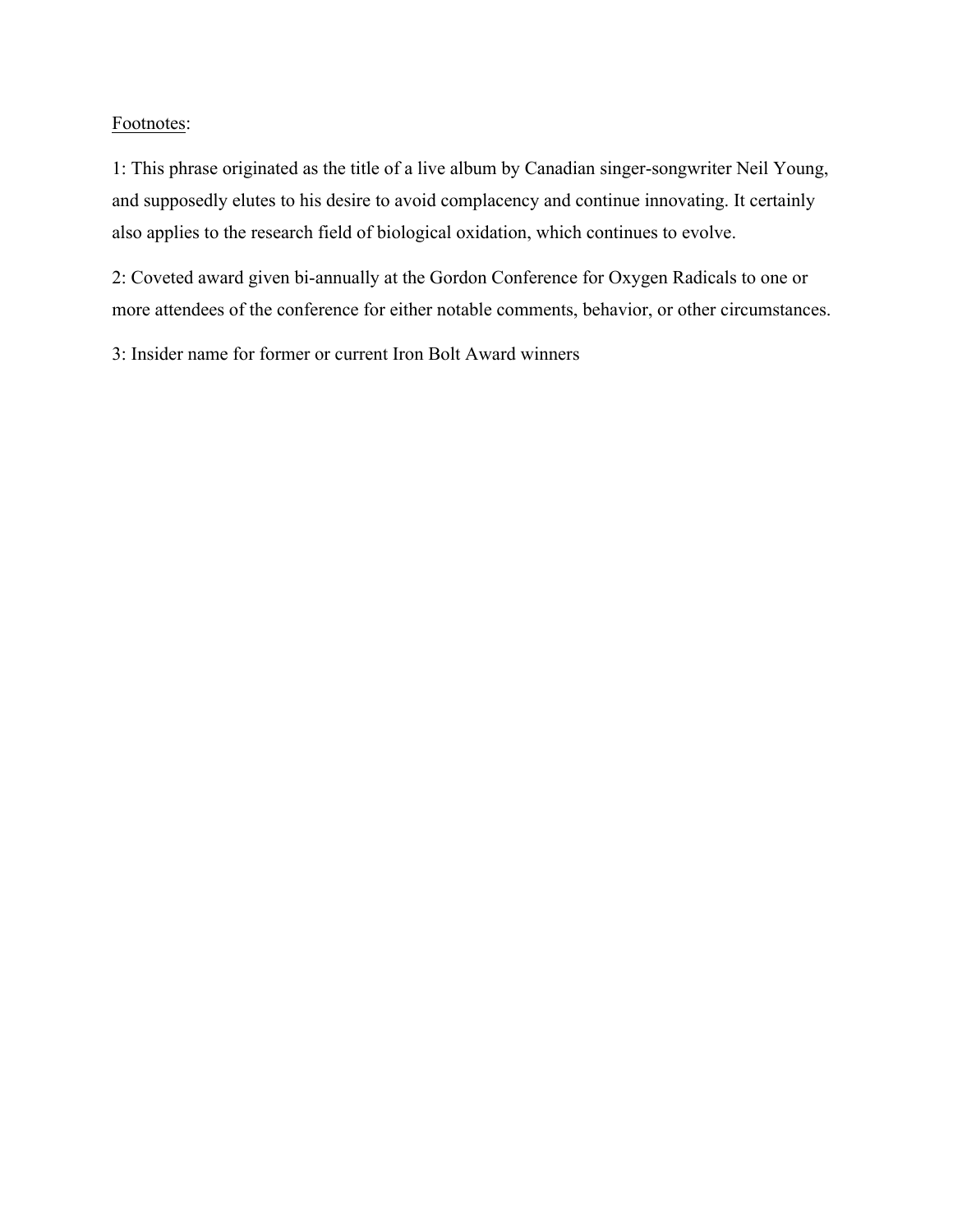| Year | <b>Awardee</b>                                         | <b>Affiliation</b>                                          | <b>Country</b>        |
|------|--------------------------------------------------------|-------------------------------------------------------------|-----------------------|
| 1981 | Steve D. Aust                                          | Utah State University, Logan                                | <b>USA</b>            |
| 1983 | Willem H. Koppenol                                     | University of Maryland, Baltimore                           | <b>USA</b>            |
| 1985 | <b>Ed Copeland</b>                                     | <b>NIH</b>                                                  | <b>USA</b>            |
| 1987 | John W. Eaton                                          | University of Louisville, Kentucky                          | <b>USA</b>            |
| 1989 | Simon Wolff (†1995)                                    | <b>University College London</b>                            | <b>United Kingdom</b> |
| 1990 | Gidi Czapski                                           | Hebrew University of Jerusalem                              | <b>Israel</b>         |
| 1992 | <b>Catherine Rice-Evans</b>                            | King's College Oxford                                       | <b>United Kingdom</b> |
| 1994 | Balaraman Kalyanaraman                                 | Medical College of Wisconsin, Milwaukee                     | <b>USA</b>            |
| 1996 | Fulvio Ursini                                          | University of Padova                                        | Italy                 |
| 1998 | Matthias W. Hentze                                     | European Molecular Biology Laboratory (EMBL),<br>Heidelberg | Germany               |
| 2000 | Anthony J. Kettle                                      | University of Otago, Christchurch                           | New Zealand           |
| 2002 | Joseph S. Beckman                                      | Oregon State University, Corvallis                          | <b>USA</b>            |
| 2004 | Valerie O'Donnell                                      | <b>Cardiff University</b>                                   | <b>United Kingdom</b> |
| 2006 | Victor Darley-Usmar                                    | University of Alabama at Birmingham                         | <b>USA</b>            |
| 2008 | Jon Lundberg                                           | Karolinska Institutet, Stockholm                            | Sweden                |
| 2010 | Jack R. Lancaster                                      | University of Alabama at Birmingham                         | <b>USA</b>            |
| 2012 | Willem H. Koppenol                                     | Eidgenössische Technische Hochschule (ETH),<br>Zürich       | Switzerland           |
| 2014 | Neil Hogg                                              | Medical College of Wisconsin, Milwaukee                     | <b>USA</b>            |
| 2016 | Tobias P. Dick                                         | German Cancer Research Center (DKFZ), Heidelberg            | Germany               |
| 2018 | Yvonne Janssen-<br>Heininger & Albert van<br>der Vliet | University of Vermont                                       | <b>USA</b>            |

**Table I:** List of previous Iron Bolt awardees to date.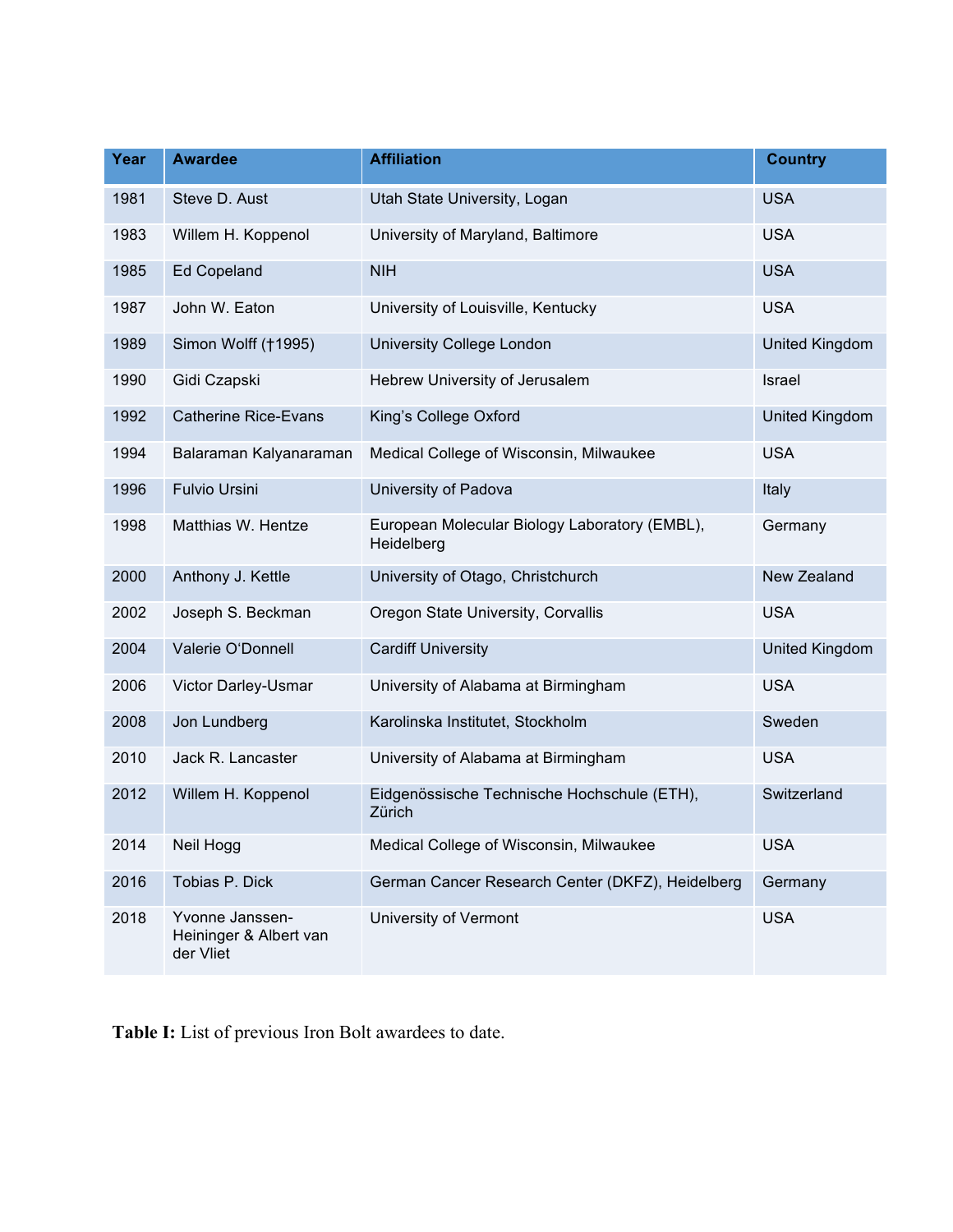**Table II:** List of attendees at first Gordon Research Conference on Oxygen Radicals in Biology and Medicine

- 1. C. Channa Reddy
- 2. Henry Jay Forman
- 3. ?
- 4. J. Edwin Seegmiller
- 5. Pariman S. Rao
- 6. James Raleigh
- 7. L.K. Patterson
- 8. Lester Packer
- 9. Norman I. Krinsky
- 10. William A. Pryor
- 11. Raj Sridhar
- 12. Harold Schwartz
- 13. Gerald Rosen
- 14. Chr. Ferradini
- 15. Balaraman
- Kalyanaraman
- 16. Arnold Stern
- 17. Arthur Cederbaum
- 18. Bruce Freeman
- 19. Charles N. Serhan
- 20. David Stone
- 21. Donald C. Borg
- 22. Kenneth Wong
- 23. Estuo Niki
- 24. Roy Schenk
- 25. Larry Machlin
- 26. Joe McCord
- 27. James Hutchison
- 28. Tony McDonagh
- 29. Chirs Foote
- 30. Cameron Koch
- 31. Keith Ingold
- 32. Kelvin J.A. Davies
- 33. W. Lohman
- 34. Robert A. Floyd
- 35. Trevor Slater
- 36. Robin Wilsson
- 37. Garry R. Buettner
- 38. Alfred I. Tauber
- 39. Stephen J. Weiss
- 40. K.J. Kunert
- 41. Barry Halliwell
- 42. Gerhard Sandman
- 43. D.B. Brettler
- 44. Bruce N. Ames
- 45. W.H. Baricos
- 46. S.V. Shah
- 47. David Lightner
- 48. Rolf Mehlhorn
- 49. Johan E. Van Lier
- 50. ?
- 51. Brian G. D'Aoust
- 52. Robert A. Stein
- 53. J. Pucheault
- 54. Peck-Sun Lin
- 55. Stefan Marklund
- 56. Gideon Czapski
- 57. C.F. Moldow
- 58. Elaine Berger
- 59. Garry J. Handelman
- 60. Robert I. Lin
- 61. James F. Mead
- 62. C. Norman Gillis
- 63. Robert L. Baehner
- 64. Larry Marnett
- 65. Michael A.
- Marletta
- 66. Bernard Goldstein
- 67. C.C. Cloud
- 68. Hartmut R. Schroeder
- 69. John Butler
- 70. Richard H. Simon
- 71. Robert I. Lehrer
- 72. Robert W. Egan
- 73. Dorothy Delahunty
- 74. Anne Autor
- 75. Patricia Andrews
- 76. Susan Deneke
- 77. Carl F. Deneke
- 78. Bertram Lubin
- 79. John E. Repine
- 80. Robert E. Lynch
- 81. Rolandro Del Maestro
- 82. John R. Totter
- 83. Garth Powis
- 84. Edmund S.
	- Copeland
- 85. Steven Aust
- 86. Leland L. Smith
- 87. James E. Smolen
- 88. James R. White
- 89. Harry W. Dougherty
- 90. Robert E. Anderson
- 91. Zvi Friedman
- 92. John Eaton
- 93. Bengt Gerdin
- 94. E.L. Powers
- 95. R.S. Sohal
- 96. J. Terrell Hoffeld 97. Michael A. Trush

98. Alberto Boveris 99. Benjamin H. Landing 100. Edmund Lengfelder

Other conferees not included in the picture include Paul Hochstein and Alex Sevanian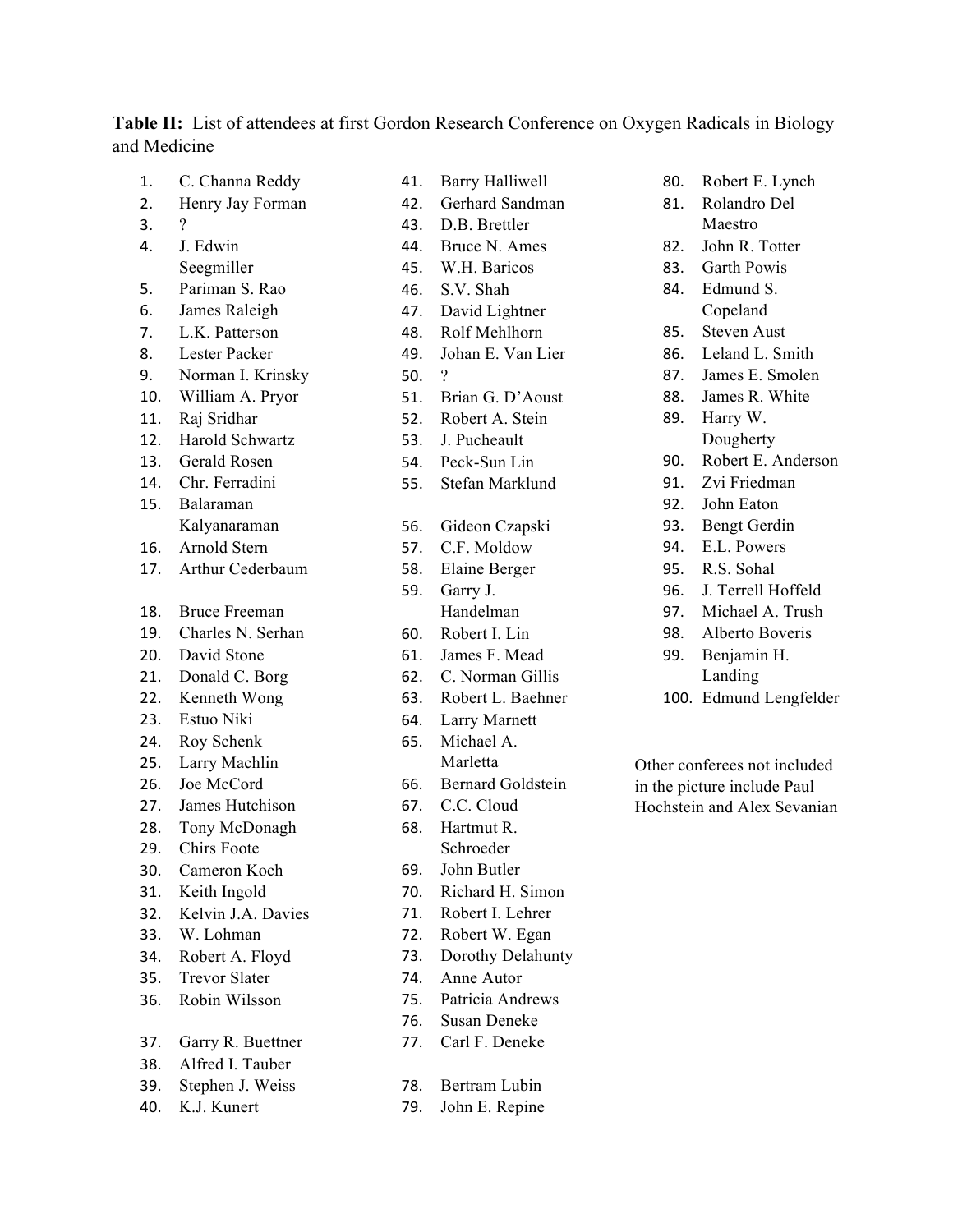# **Table III:** How to qualify for the Iron Bolt Award

- Absolutely brilliant and insightful question, comment or remark.
- Amazingly inane or inappropriate remark.
- Devotion to an idea that is clearly disproved by your own data.
- Persistent questions that are more about you than the science.
- Insulting the current bolt holder.
- Opening your mouth.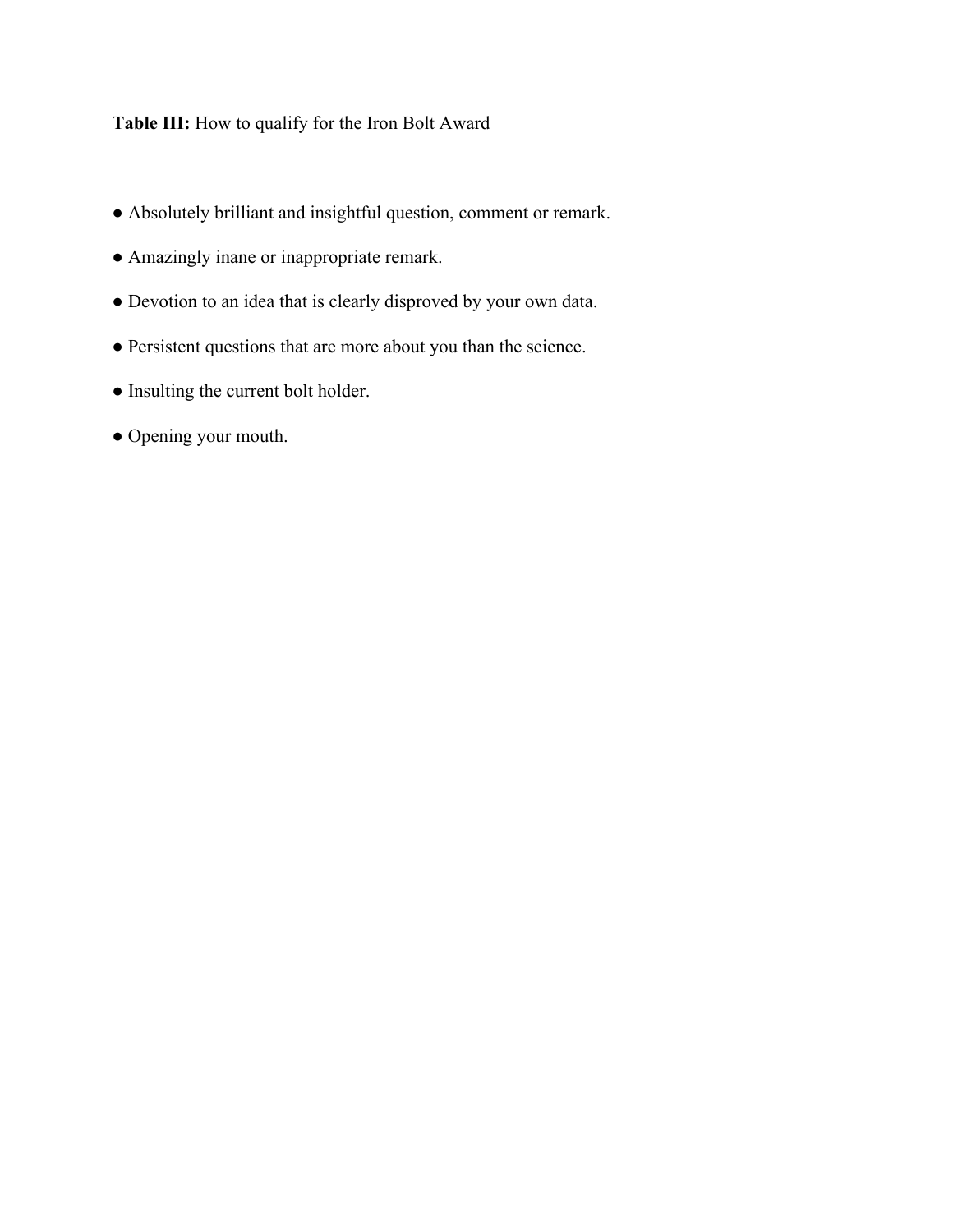## **Table IV:** Some winning actions or comments

● Conducting a definitive experiment in front of all GRC participants to show the impact of bleach on bacon

- Spitting in a tube with or without spinach
- Addressing a question about the relevance of NO, by stating that NO is simply ignored
- Compassion for colleague who had tried hard for many years to win the bolt, unsuccessfully

● Robust confirmation in front of the entire GRC audience that someone had clearly misunderstood the lecture (i.e. missed the point entirely)

- Having next door offices (this is likely a fake argument).
- Stating that: "That reaction is thermodynamically impossible" after every lecture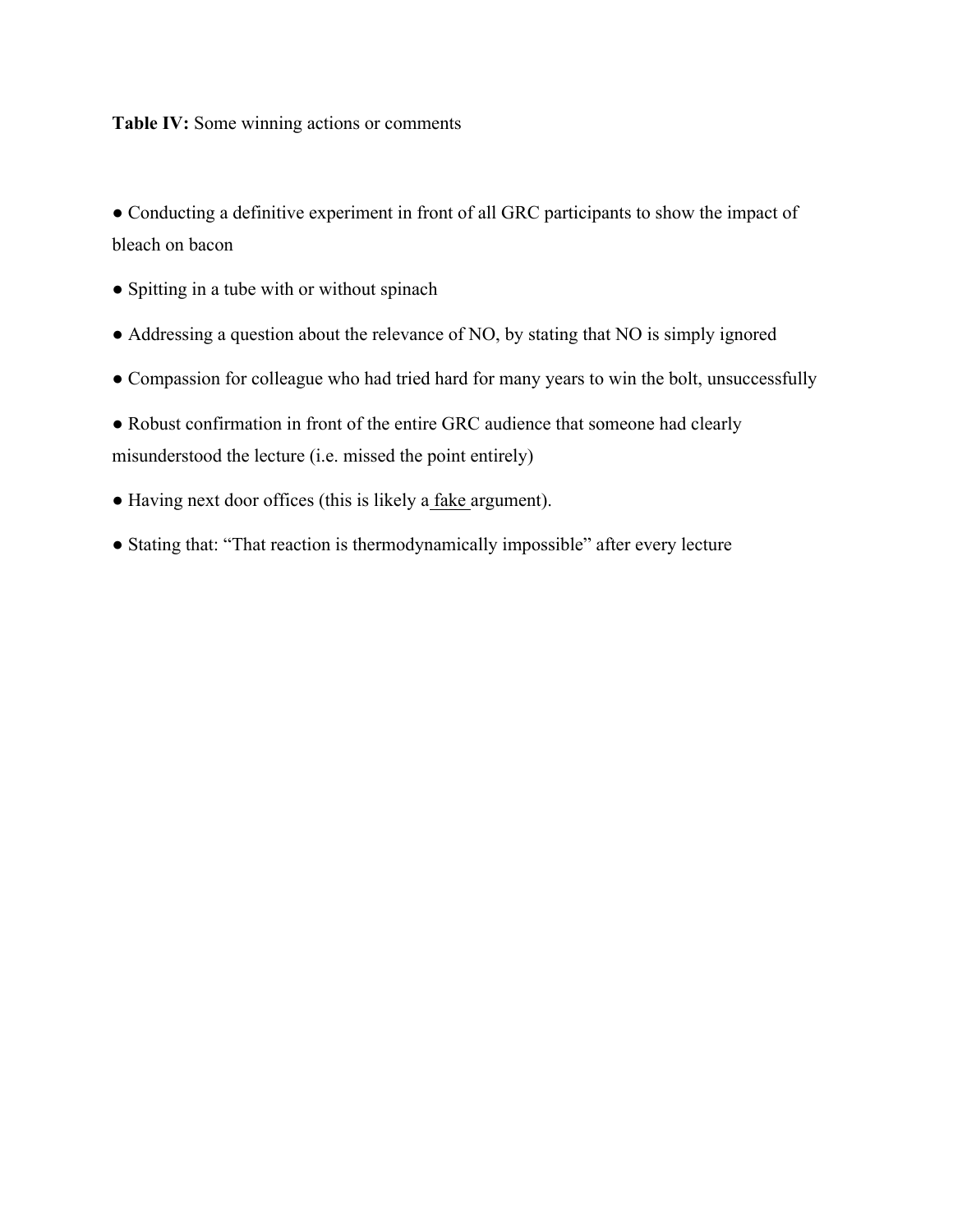**Table V:** Documented "close-call" qualifying comments or actions

- $\bullet$  "O<sub>2</sub> is an oxidant"
- "Is a lot of good bad for you?"
- "I see a nitrative future……."
- "I know the alphabet from A to T"
- "One can collect drool from people by simply hanging them upside down"
- Answering a question by stating: "I love the mysteries of life"

• Demonstrating the impact of immune modulation in Canadian snowmen with or without shovel.

- Telling an attendee to take a time-out because you did not like the tone of their question.
- In a 25 minute lecture, showing 60+ slides multiple times.
- "My post-docs eat as much lab-chow as they like. I even tried it myself"

• Comment: "I think that this is a teleological argument" Response: "I do not know anything about theology!"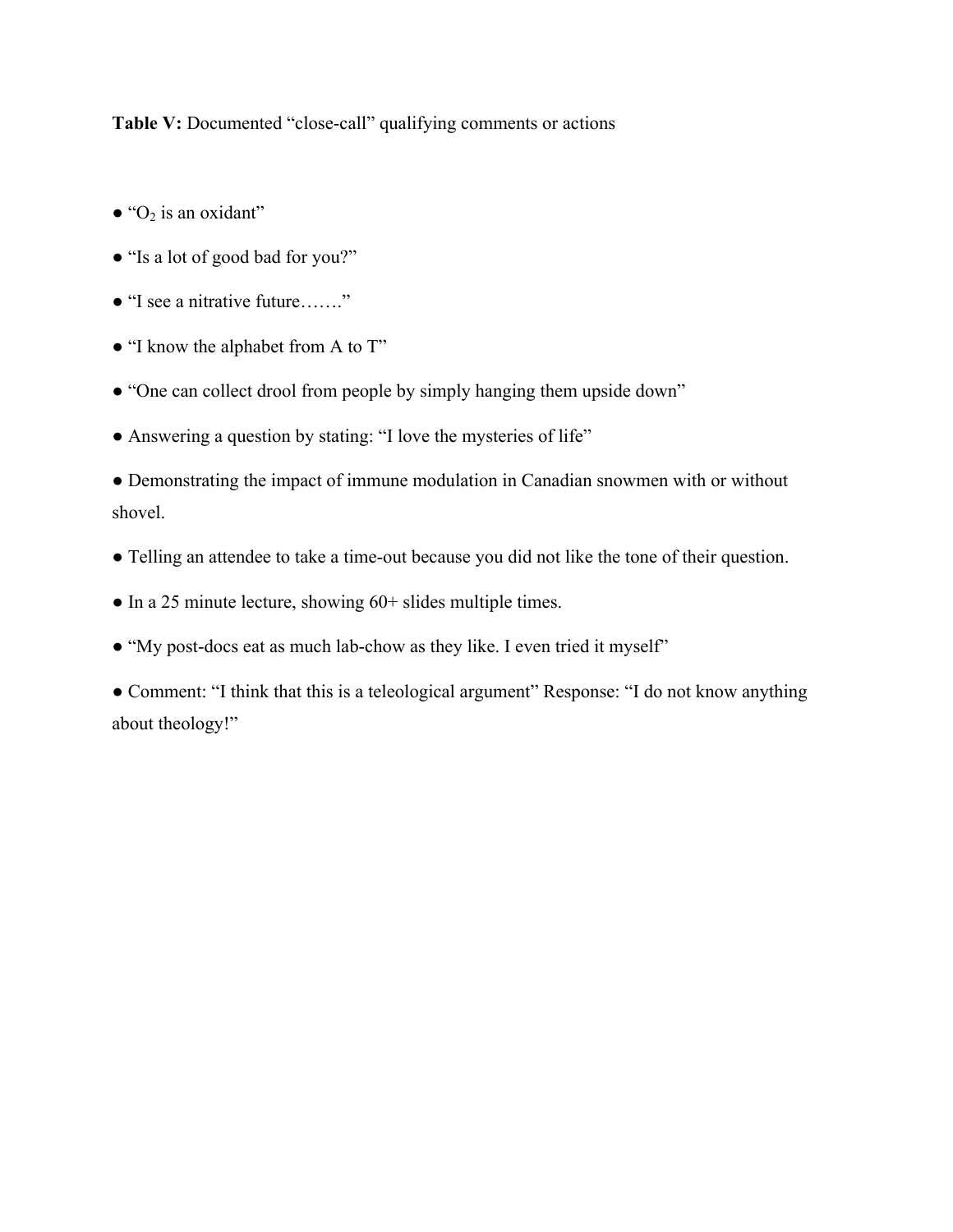

# **Figures:**

Figure 1: The attendees of the first Gordon Research Conference on Oxygen Radicals in Biology and Medicine in 1981, which was held in the Holiday Inn on the Beach in Ventura, California. Numbers refer to listed names in Table II. Picture provided by Henry Forman.